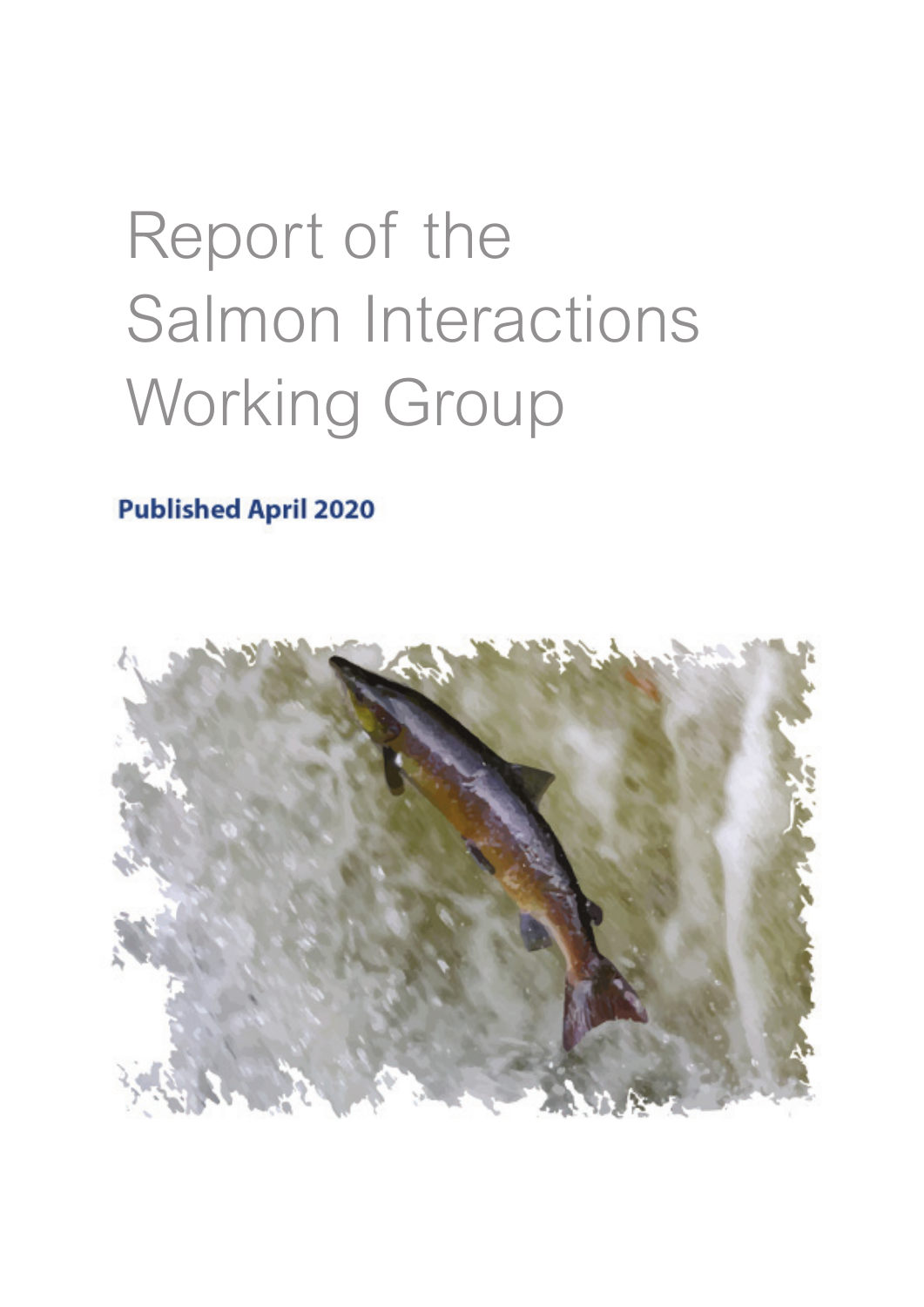## **Chair's Foreword**

Populations of wild salmon and sea trout are at critically low levels. The reasons for this are complex and not yet fully understood. The Scottish Government has identified twelve groups of hazards, including fish farming, that may contribute to the decline of wild salmonids. It is well known that the interaction between aquaculture and wild salmonids is controversial and many strong views are held from different perspectives.

It was against this background that the Interactions Working Group was established. At the outset it was acknowledged by the Group that reaching a consensus position on the way ahead would not be easy. However, all members of the Group recognised the importance of the task in hand and embraced this challenge. The agreed recommendations reflect the professional approach taken by the Group and their determination to address these difficult issues in a constructive manner.

We have deliberately kept our Report short. We saw little point in summarising what has already been said. We focused instead on what could be done to make things better and have accordingly produced 42 recommendations. Although these recommendations cover a large number of issues, we believe they complement each other. To that extent these are presented to the Scottish Government as a package of measures which we believe should be implemented in full. If our recommendations are accepted, then I believe it will be possible to build a robust and durable framework that will minimise the impact of fish farming on wild salmonids**.** 

#### **John Goodlad**

Chair, Salmon Interactions Working Group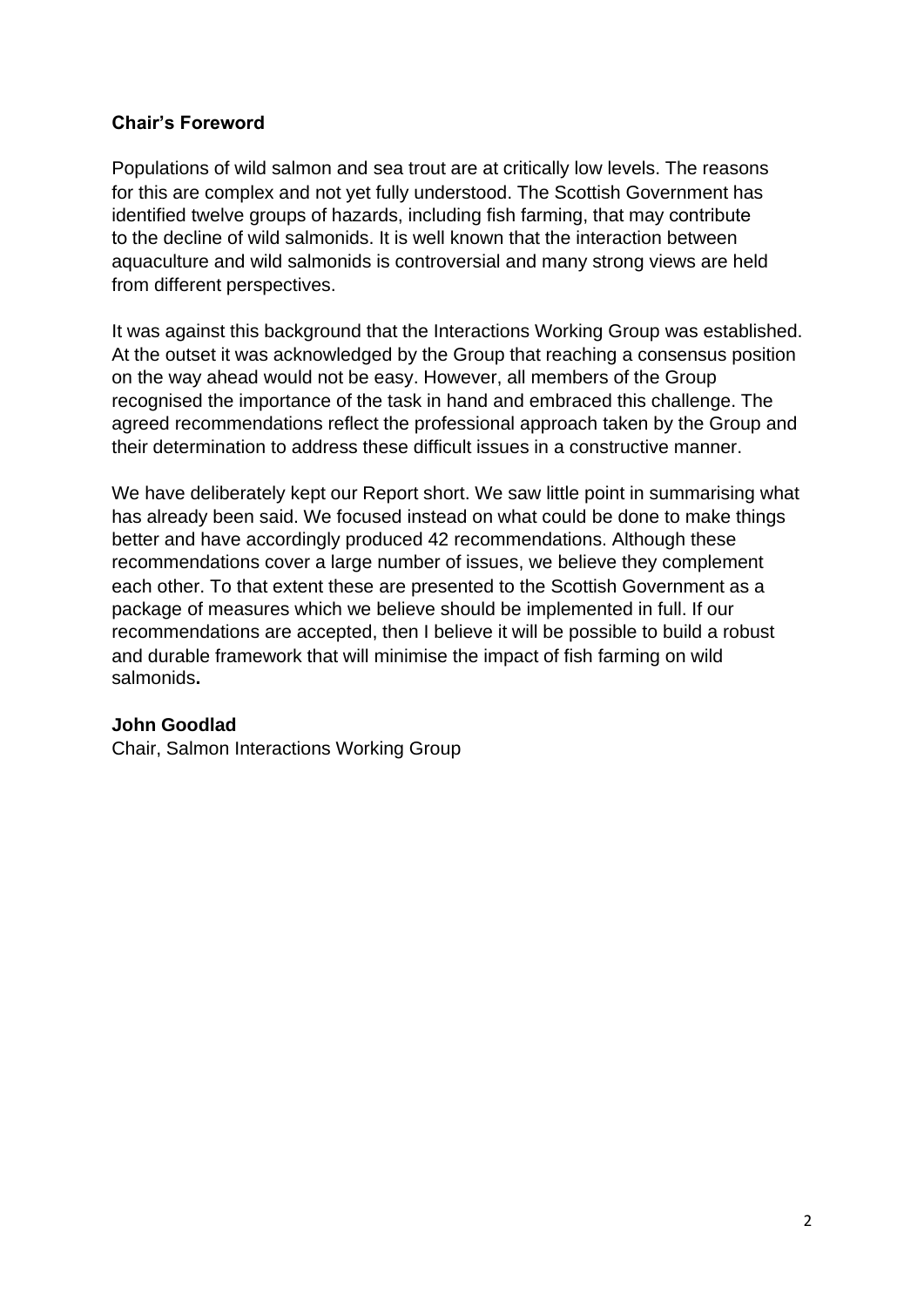#### **Introduction**

The number of Atlantic salmon returning to Scottish rivers has been in decline since at least the 1970's. Best estimates, based on international advice, show that there continues to be a downward trend across the North Atlantic region. Actions taken to address the climate change emergency and the wider biodiversity crisis will be highly relevant to Atlantic salmon conservation.

It is recognised that a range of hazards have contributed to the decline of wild Atlantic salmon and the Scottish Government has identified 12 high level pressure groups<sub>1</sub> that require further investigation. In recognition of the decline the Scottish Government announced in its 2019/20 Programme for Government a commitment to publish a national wild Atlantic salmon strategy.

In 2018, the Scottish Parliament's Environment, Climate Change and Land Reform Committee (ECCLR) and Rural Economy and Connectivity (REC) Committees held two inquiries into Scotland's salmon farming industry. The focus of the first ECCLR inquiry was to investigate the environmental impact of the salmon farming industry, whereas the second REC inquiry focused on identifying opportunities for the future development of the industry and explore the fish health and environmental issues identified in the ECCLR inquiry.

The findings from both inquiries highlighted concerns over the environmental impacts of the industry, particularly with regard to the potential hazard to wild salmonids. Recommendations from the inquiries indicated that the status quo was not an option and that changes to the regulation of the industry were required.

Concurrent with the Parliamentary Inquiries, the Cabinet Secretaries for Environment, Climate Change and Land Reform, Roseanna Cunningham, and Rural Economy and Tourism, Fergus Ewing, established a workstream to examine the 12 high level pressure groups and address the decline in wild Atlantic salmon. The first stage in this process was the establishment of the Salmon Interactions Working Group2. The SIWG was tasked with the following:

- Consider the evidence coming from the ECCLR and REC Committee inquiries (including the literature review undertaken by Scottish Association of Marine Science), and any other work, concerning the environmental impacts of salmon and trout farms on wild salmonids;
- Review current Scottish Government policy and advice governing wild/farmed salmon interactions including, but not limited to, sea lice, pathogens and escapes;

<sup>1</sup> https://www2.gov.scot/Topics/marine/Salmon-Trout-Coarse/fishreform/licence/status/Pressures

<sup>2</sup> https://www2.gov.scot/Topics/marine/Salmon-Trout-Coarse/salmon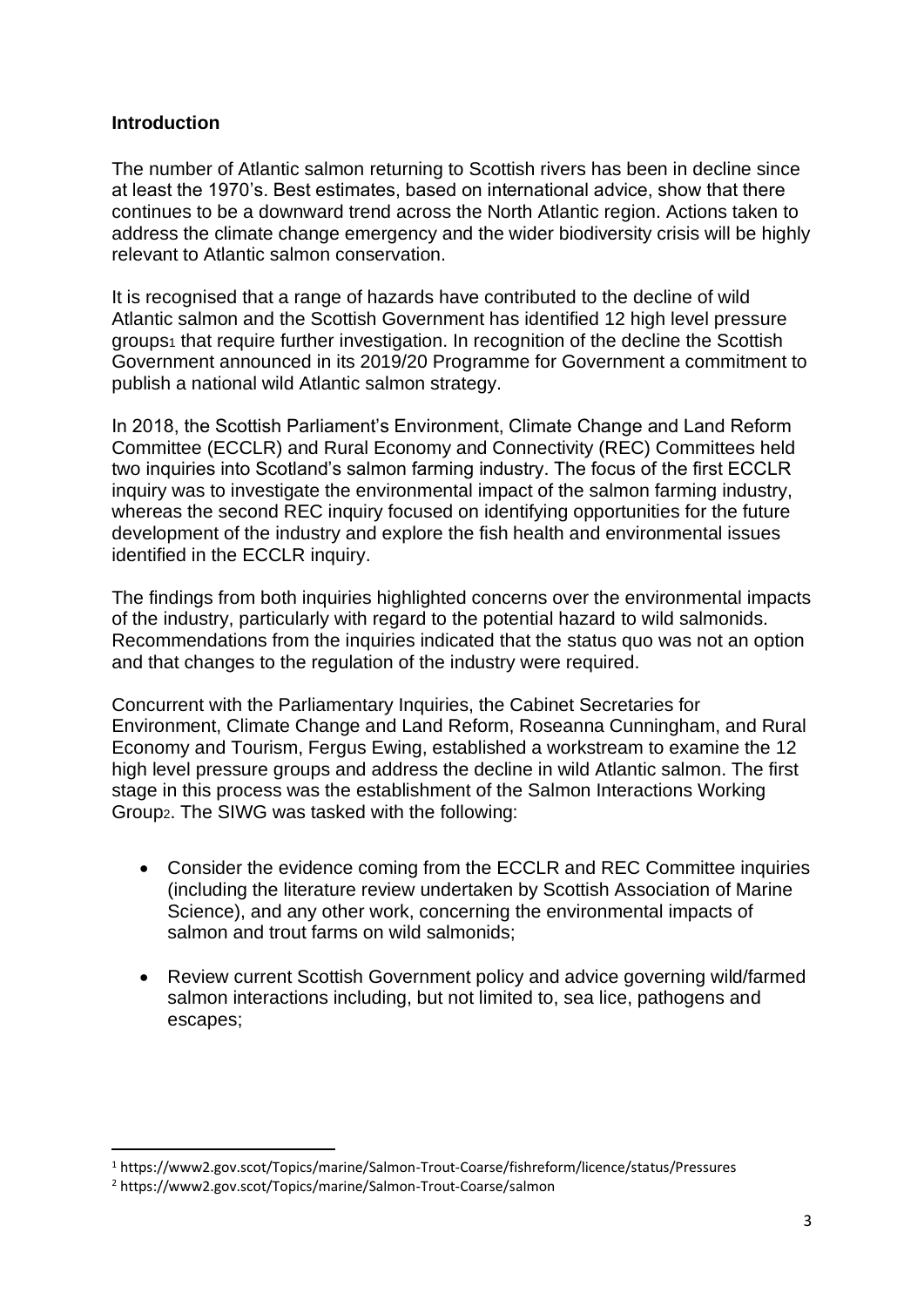- Review the actions required to monitor and mitigate the impact of farmed salmon and trout on wild salmonids (including through Environmental Management Plans, or other future regulatory mechanisms) so that any impact is reduced in accordance with our international and domestic obligations;
- Make recommendations, including a delivery plan of agreed actions and timescales, for a future interactions approach, including the need for any further research, changes to the regulatory regime, including planning advice and environmental monitoring; and the potential use of 'adaptive management' techniques, including the management of risk.

The SIWG has considered the conclusions from the Parliamentary Inquiry into salmon farming in Scotland, evaluated current Scottish Government policy and has reviewed existing and planned projects around interactions. At an early meeting the SIWG acknowledged the potential hazard that farmed salmonid aquaculture presents to wild salmonids (Atlantic salmon and sea trout) and agreed to examine measures to minimise the potential risk.

The SIWG met between October 2018 and March 2020. The set of recommendations provided within this report were unanimously agreed upon by all members of the group and presented to Scottish Ministers. All members of the SIWG agree that actions taken forward from these recommendations should be implemented as soon as possible and encourage Ministers to act in a swift manner to provide clarity and direction for regulators, the aquaculture sector and all interested stakeholders.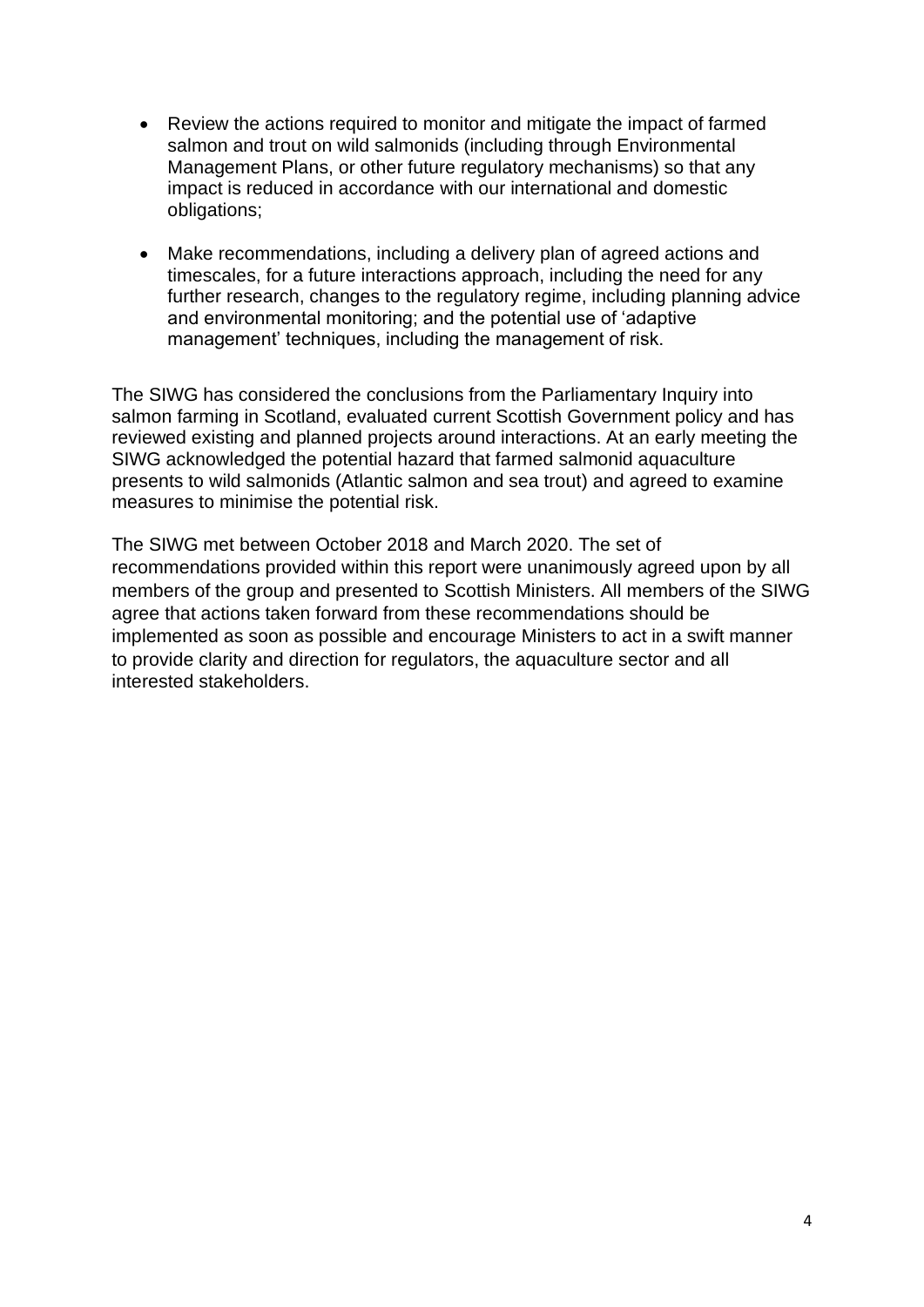# **Recommendations**

# **1. Wild/farmed salmonid interactions**

In recognition of the potential hazard that farmed salmonid aquaculture presents to wild salmonids, the SIWG acknowledges that the outcome should be balanced and proportional improvements to fisheries conservation alongside the sustainable development of the salmon and trout aquaculture sector. The SIWG believes that a key component of achieving the recommendations set out below is developing a professional and collaborative working relationship within the shared spaces where wild and farmed fish are present.

- 1.1 Scotland's finfish aquaculture regulatory regime should be reformed to ensure that it is fit for purpose, comparable with the highest international and domestic regulatory standards and in line with the Scottish Regulators Strategic Code of Practice3;
- 1.2 The reformed regulatory system should protect wild migratory salmonids, proactively seek to understand and address any negative impacts detected through monitoring of wild salmonids, be fully resourced and meet the tests of being robust, transparent, enforceable and enforced;
- 1.3 The Scottish Government should holistically assess and review the approach to sea lice treatment, including access to medicines and the use of controls in their use, to deliver an evidence-based approach to sea lice control, whilst ensuring the protection of the wider environment and wild and farmed fish health and welfare;
- 1.4 District Salmon Fishery Boards (DSFBs) should continue to be statutory consultees in the future regulatory regime. Where no DSFB is established a suitable alternative should be designated by Scottish Ministers where appropriate for the purpose of protecting wild salmonids;
- 1.5 In advance of the delivery of a reformed finfish aquaculture regulatory system, Marine Scotland should take an overarching role to ensure consistency with respect to managing interactions at the local level through the use of agreed standards for current, interim delivery of Environmental Management Plans;
- 1.6 A single lead body (with appropriate competence and capacity) should be assigned responsibility for regulating wild and farmed fish interactions and given appropriate powers for monitoring and enforcement;
- 1.7 The single lead body identified above, should be required to coordinate its activities with all regulatory bodies with responsibility for the range of pressures that wild salmonids face;

<sup>3</sup> <https://www.gov.scot/publications/scottish-regulators-strategic-code-of-practice/>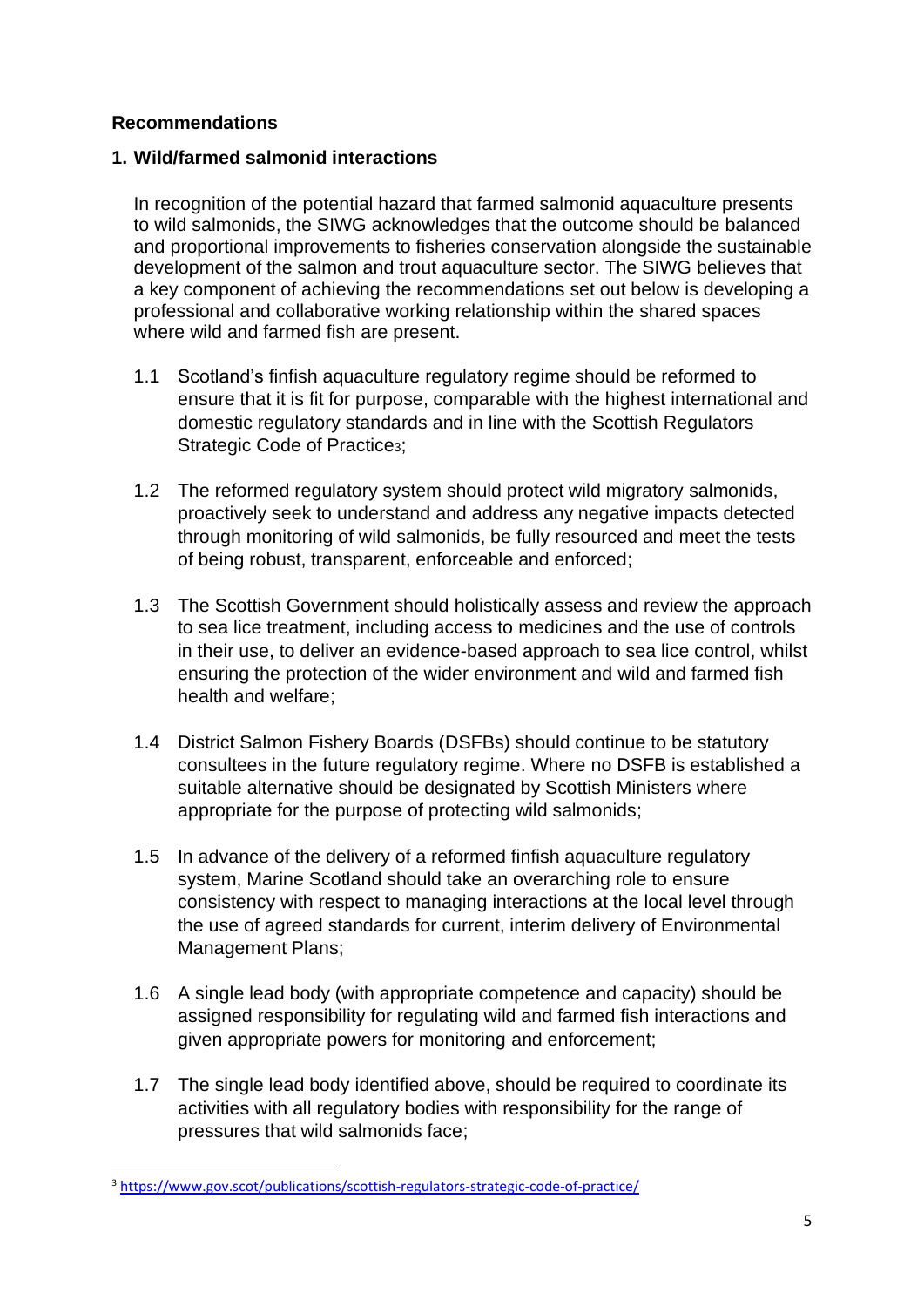- 1.8 In managing the impact of aquaculture activities on the environment greater priority should be given to the protection of wild migratory salmonids balanced with more efficient protection of seabed and water quality in line with the Scottish Regulators Strategic Code of Practice;
- 1.9 The existing legislative framework is used, wherever possible to deliver the required changes relating to wild-farmed interactions. Any changes to primary or secondary legislation necessary to support these changes should be made at the earliest possible opportunity;
- 1.10 The appropriate scale for monitoring of impacts on wild fish is the farm management area or adjacent farm management areas in which sea lice connectivity modelling suggests that interactions with an existing area are likely. The farm management area is also the appropriate scale for local engagement and sharing of information;
- 1.11 The review of farm management areas being undertaken through Farmed Fish Health Framework is welcomed but should be informed by the recommendations of the SIWG;
- 1.12 For the purposes of wild-farmed interactions the farm management agreement / statement should be a mechanism for the collation and coordination of adaptive actions to address adverse impacts on wild salmonids identified in the farm management area, in collaboration with wild fisheries managers;
- 1.13 Local engagement mechanisms between finfish farmers and wild fishery managers should be established as a minimum, to engage in pre-application consultation, agree joint local management priorities and projects, act as a forum for information and data exchange, identify research priorities and request management action as appropriate;
- 1.14 For sites where best scientific evidence indicates that an existing site presents an adverse impact on wild salmonids:
	- In the first instance, tighter regulatory standards should apply (see section 2 below);
	- The consenting regime should be amended to enable efficient relocation of existing biomass to a suitable alternative location, within a spatial planning and area management framework.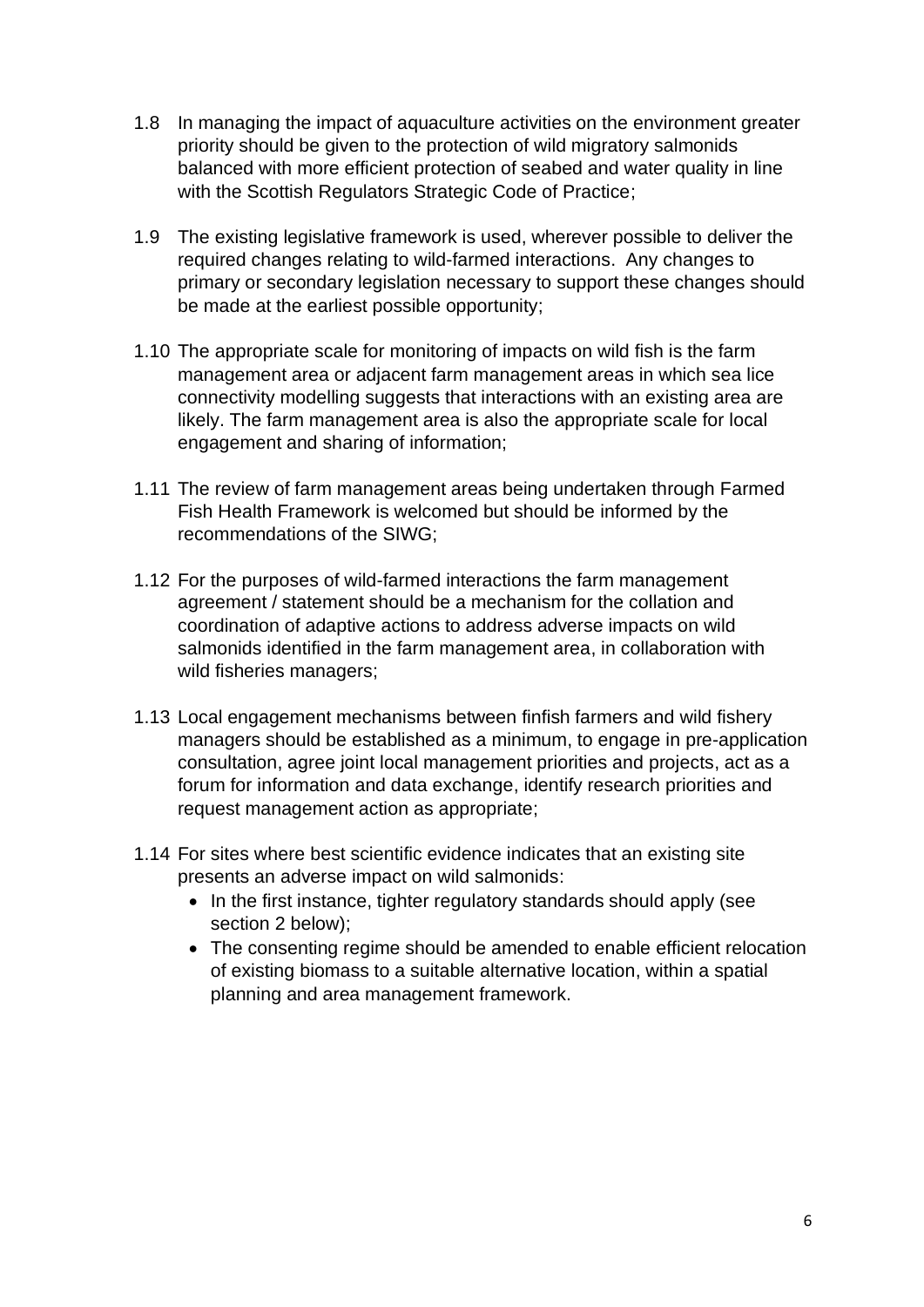# **2. Licensing and enforcement**

The SIWG is of the view that a properly designed, reformed regulatory regime will deliver many of the recommendations that Parliament has sought. The characteristics of such a system, which must apply to all farms, encompasses strengthened licence conditions and associated enforcement measures4 to deliver the essential regulatory protection that wild salmonids require.

The SIWG recognises the vital importance of ensuring that a wide range of strategies for sea lice control (including medicinal and non-medicinal treatment) are available to the finfish farming industry, in order to ensure wild and farmed fish welfare and sea lice control, whilst ensuring protection of the wider environment.

- 2.1 Robust conditions, based on an adaptive management approach, to safeguard wild salmonids should be contained within a license rather than through planning consent;
- 2.2 The licence should contain conditions relating to:
	- Requirement for undertaking, recording and reporting of a weekly sea louse count;
	- Trigger levels for sea lice intervention action specific to the farm management area (to be reviewed subject to adaptive management);
	- Requirement to monitor lice levels in the environment and assess impacts on wild salmonids;
	- Requirement to report on the results of such monitoring;
	- Requirement to contribute to research to understand the migratory distributions of wild salmonids within the West Coast and Northern Isles context;
	- The actions that are required to be taken where monitoring demonstrates adverse impacts on wild salmonids and the timeframe in which demonstrable actions should be successfully delivered;
	- Requirement for the farm to be party to a farm management agreement for the farm management area;
	- Monitoring for the presence of escaped farmed fish from freshwater open pen farms;
	- Requirement for 100% of farmed fish to be retained in all production facilities;
	- Minimum technical standards for prevention of escapes of farmed fish;
	- Requirement for an Escape Mitigation plan to be in place prior to stocking;
	- Notification to all relevant authorities, including to the local DSFB, of escapes or suspected escapes to be made within 24 hours of knowledge of the incident;
	- Requirement for recording and reporting of escapes of farmed fish; and,
	- Requirement to undertake an end of farm cycle review which informs the next production cycle process.

<sup>&</sup>lt;sup>4</sup> See for example, **SEPA's enforcement policy**.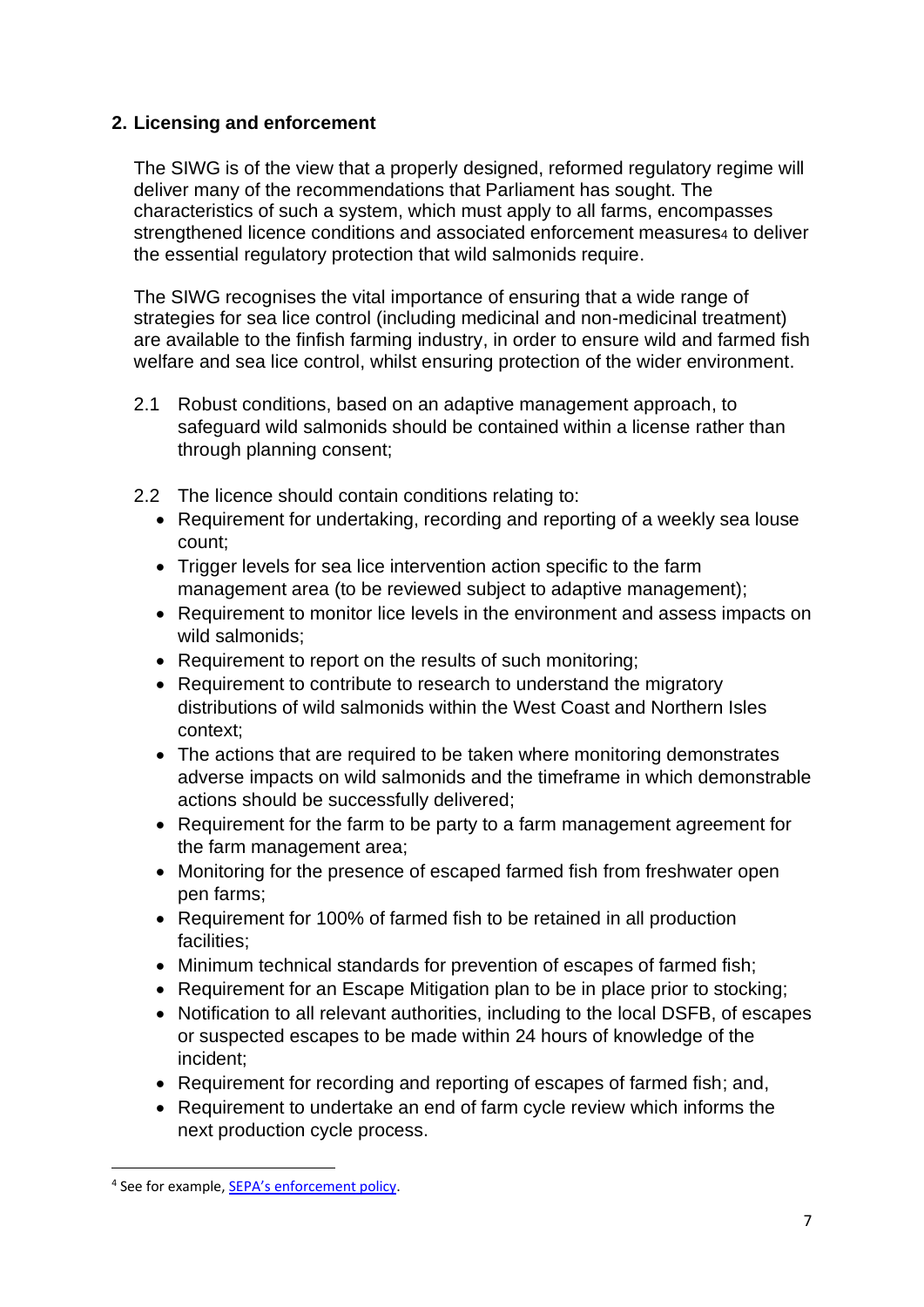- 2.3 Scottish Ministers should direct all relevant statutory bodies<sub>5</sub> to discharge their duties such that they fully take into account the health and welfare of wild salmonids and of farmed fish.
- 2.4 As a priority, the consenting of new developments should be managed within an adaptive spatial planning model which is risk based, of suitable resolution, underpinned by best available scientific evidence, and takes into account the cumulative effect of management practices of existing developments and impacts on wild salmonid fish;
- 2.5 The SIWG recommends that the Technical Working Group6 should ensure that these principles are embedded in the spatial planning framework for sea lice which is due for public consultation;
- 2.6 An enforcement policy should be published, informed by existing controls, to include specific penalties and sanctions for breaching conditions but incorporating some flexibility to respond to specific local conditions;
- 2.7 Appropriate fines, proportionate to the incident and scale of the escape, should apply to escapes of fish;
- 2.8 Where direct costs or nuisance resulting from an escape of farmed fish can be demonstrated there should be a legal requirement on the farm operator to fully compensate those costs;
- 2.9 Enforcement sanctions relating to sea lice and escapes, including the use of fixed and variable monetary penalties, should have a mechanism to allow monies to be invested into wild salmonid conservation work. Alternatively, this could be informed by the approach taken in Norway through OURO7;

<sup>5</sup> Scottish Environment Protection Agency, Scottish Natural Heritage, Local Authorities, Marine Scotland, Crown Estate Scotland, and Animal, Plant and Health Authority.

<sup>6</sup> The Technical Working Group was tasked by the Scottish Government with developing a practical framework for assessing the level of risk posed to wild salmon and sea trout taking account of the best available scientific understanding and the precautionary principle. The technical group comprises experts from the regulators - Marine Scotland, SEPA, SNH and representatives of local authorities.

<sup>&</sup>lt;sup>7</sup> In 2015, a new set of rules came into force in Norway to regulate the collective responsibility for recapturing farmed fish that have escaped and ended up in rivers. On the basis of the new rules, OURO, an organisation tasked with removing escapee farmed fish from bodies of water, was formed in the same year. OURO is financed by the industry and involvement is compulsory for farmers.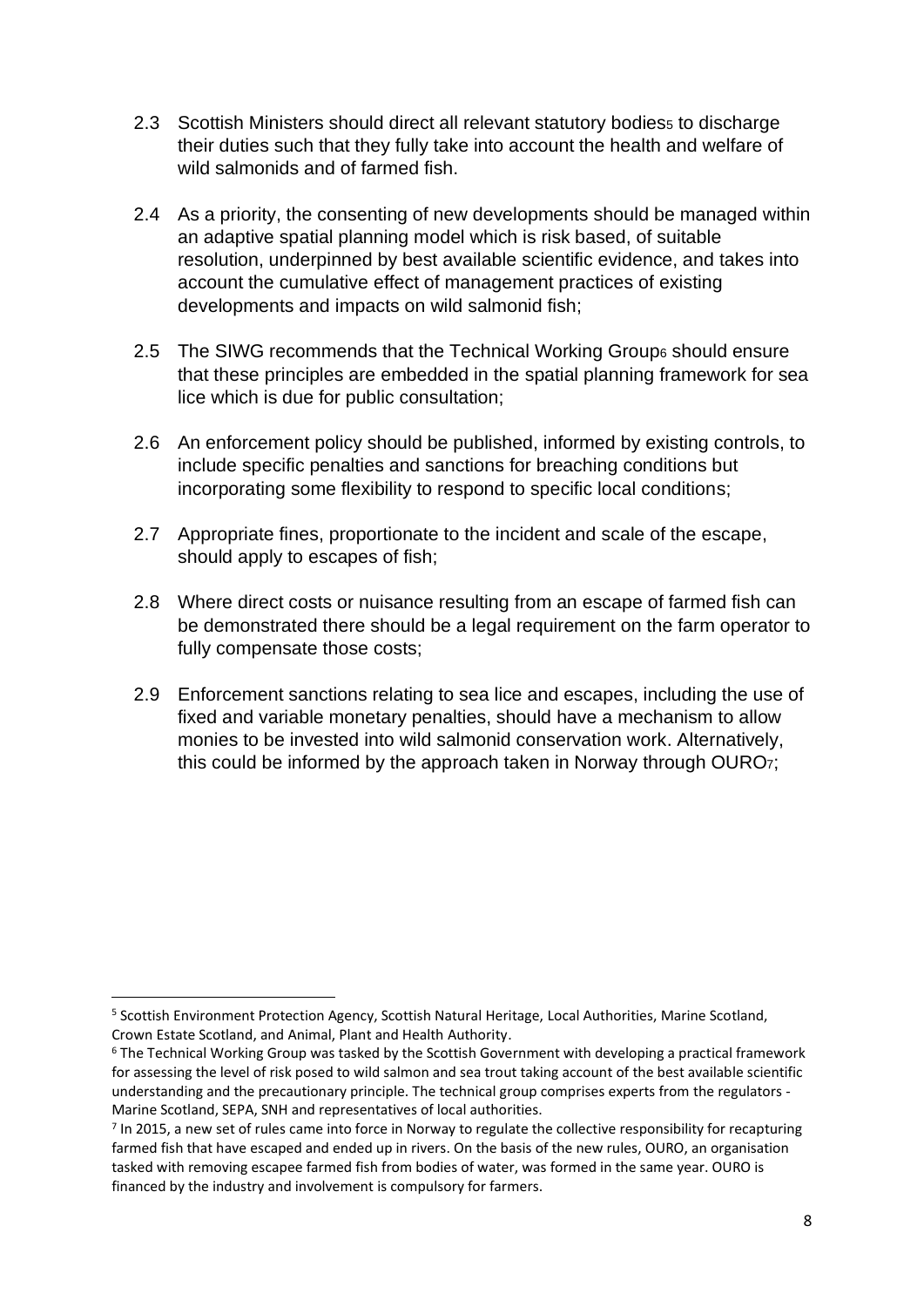## **3. Farmed and wild salmonid data**

The SIWG recognises the substantial amount of data relating to finfish aquaculture which is now publicly available, and the continuing progress made by the sector in increasing transparency. This will be further enhanced when the Scottish Government bring forward new sea lice reporting regulations. The forthcoming wild salmon strategy presents an opportunity to put in place the infrastructure to support wild fisheries managers in improving access to a higher resolution of wild fish data which will support a greater understanding of interactions.

- 3.1 The SIWG recommends that the system for collection and reporting of catch data should be reviewed;
- 3.2 The SIWG recommends that Scottish Ministers invest in the appropriate infrastructure to collect and report catch and associated data, which maintains, as far as possible, the continuity of data since 1952, whilst allowing catch data to be reported in as close to real time as possible;
- 3.3 The wild and farmed sectors should publish the following historical data:
	- Results of wild fish monitoring including lice count data or observations on lice burden;
	- Number of farmed fish per farm;
	- Number of lice per farmed fish;
	- Counts from fish counters, relevant electrofishing data and any other relevant catch assessment data operating on local rivers; and,
	- Wild salmon and sea trout catch statistics and catch effort data.
- 3.4 The wild and farmed sectors, working collectively will provide a comprehensive package of data which should be placed on a mandatory footing and should include all data currently available on Scotland's Aquaculture website in addition to –
	- Results of wild fish monitoring including lice count data or observations on lice burden;
	- Farm management area sea lice load;
	- Number of farmed fish per farm;
	- Number of adult female lice and gravid female lice per farmed fish;
	- Medicinal and physical treatments undertaken;
	- Water temperature and salinity;
	- Counts from fish counters, electrofishing data and any other catch assessment data operating on local rivers;
	- Scottish Government assessments of wild fish conservation status (adult and juvenile fish); and,
	- Official wild salmon and sea trout catch statistics and catch effort data.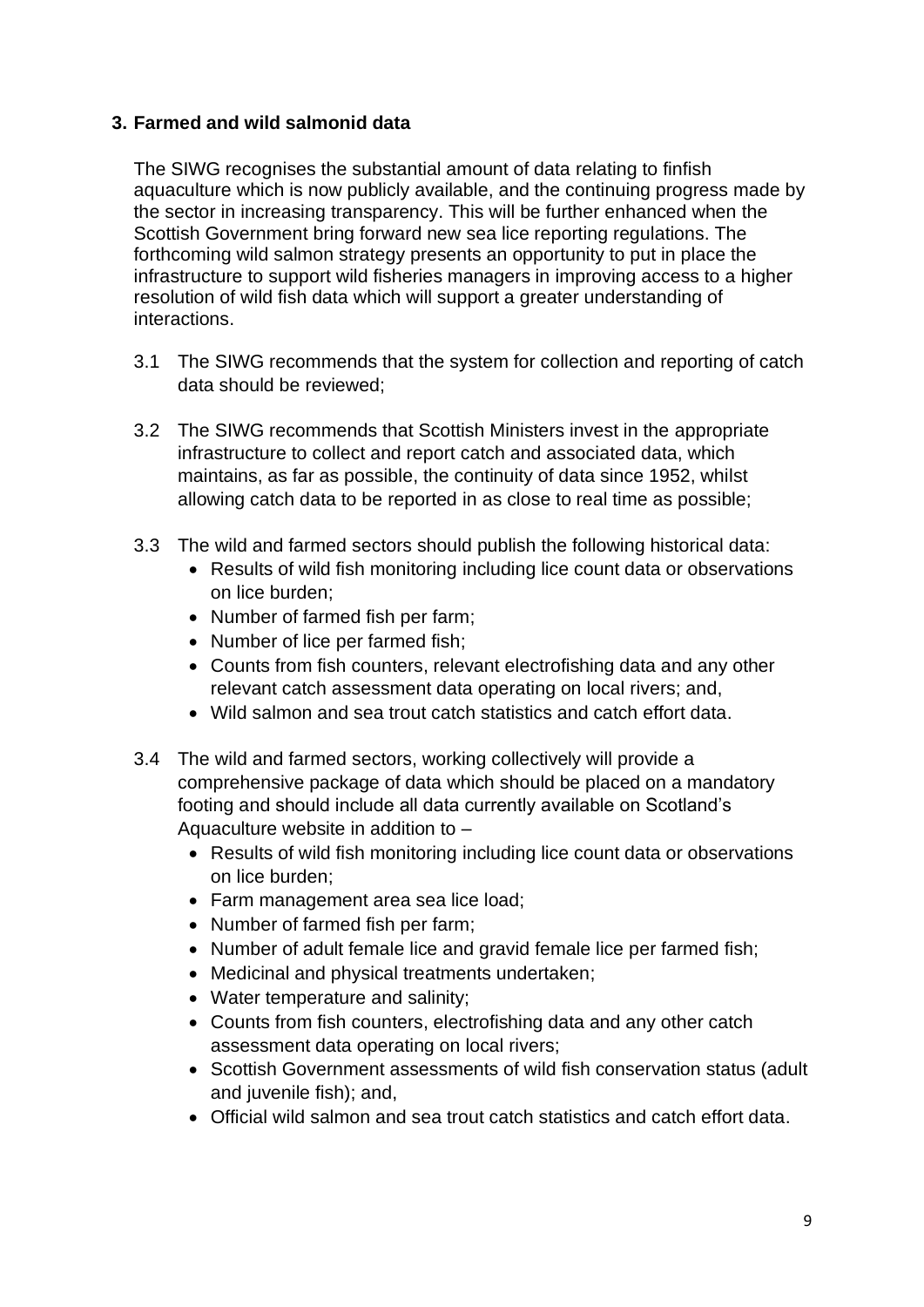## **4. Farmed and wild salmonid research**

The SIWG recognises that there are a number of gaps in our understanding relating to wild-farmed interactions. However, the SIWG is firmly of the view that filling these knowledge gaps is not a pre-requisite for taking forward regulatory reform. Indeed, the recommendations set out above include monitoring requirements which will be complementary to the strategic priorities set out below.

- 4.1 Scottish Government should commit resources to review the research priorities identified in the Aquaculture Science and Research Strategys under the Ministerial Group for Sustainable Aquaculture and thereafter set out and commit to deliver a research strategy for wild salmonid research;
- 4.2 Following an independent peer review, the work undertaken by Marine Scotland Science in 2018 to determine the baseline for current levels of genetic introgression should be expedited for publication;
- 4.3 Efforts should be made to refine or develop genetic analysis tools to allow recent introgression arising from farmed fish escapes to be distinguished from any introgression arising from historic stocking activities;
- 4.4 A mechanism should be developed to secure access to biological information from past (if possible), current and future farmed strains, in a secure and safe manner to safeguard commercial and competitive interests, whilst delivering essential support to collaborative genetic monitoring and evaluation work;
- 4.5 The reforms to the regulatory system should encompass provisions to secure investment into addressing strategic research and innovation questions relating to farmed/ wild salmonid interactions;
- 4.6 The SIWG acknowledges the importance of sea trout and recommends that further research is undertaken to understand sea and brown trout biology, the factors that influence anadromy in a population and the pressures affecting sea trout populations across Scotland including understanding the impact of sea lice and investigating whether any sea lice burdens are influenced by proximity to established farmed finfish sites.

<sup>8</sup> [https://www.gov.scot/publications/mgsa-science-research-working-group-aquaculture-science-research](https://www.gov.scot/publications/mgsa-science-research-working-group-aquaculture-science-research-strategy/)[strategy/](https://www.gov.scot/publications/mgsa-science-research-working-group-aquaculture-science-research-strategy/)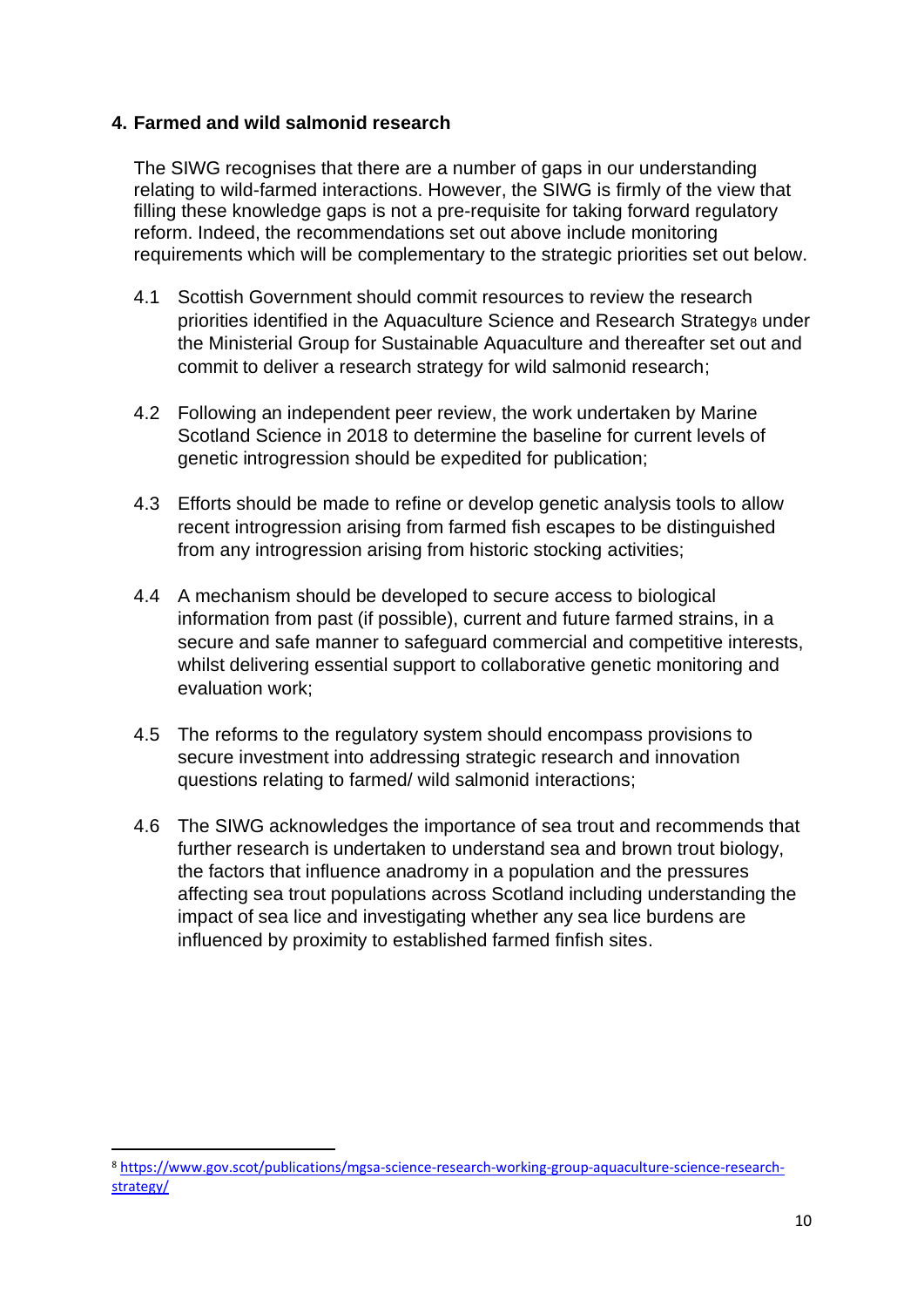## **5. Wild salmonids**

The SIWG considers that additional resources are required to support management of salmonids, particularly in west coast rivers and welcomes the commitment to produce a wild salmon strategy for Scotland. Large-scale pressures, such as climate change, require international cooperation to address and are therefore beyond the control of fisheries managers. The focus of fisheries management in Scotland is therefore to improve freshwater habitat and address issues that we can control, with a view to ensuring the maximum number of healthy, wild smolts leave our rivers.

The SIWG acknowledges that resources to undertake this work are severely limited and declining. Therefore, the SIWG calls jointly for practical measures to ensure that potential hazards from salmonid aquaculture are maintained at the lowest possible levels and greater investment in conservation and restoration programmes that will demonstrably improve the wellbeing of indigenous populations of wild salmon and sea trout.

- 5.1 Scottish Ministers should make salmonid conservation a national priority;
- 5.2 The wild salmon strategy announced in the Programme for Government should explicitly identify and address the range of hazards9 which wild salmonids (salmon and sea trout) face, and which can be managed. The strategy should direct efforts to move beyond the status quo across the range of hazards which wild salmon face. It should clearly define the role of public bodies and future licensing and regulatory decisions should be made in accordance with the strategy;
- 5.3 Scottish Ministers should champion the delivery of the wild salmon strategy and ensure that sufficient resources are available to ensure that the range of hazards which wild salmonids face are effectively addressed.
- 5.4 The SIWG recommends that the wild salmon strategy should urgently consider and recommend the introduction of mechanisms to ensure that riverine and riparian habitat improvements are built into changes to the rural payments system;
- 5.5 Scottish Ministers should review the potential to further protect salmon within the context of the salmon conservation regulatory framework, particularly in relation to handling fish during catch and release;

<sup>9</sup> <https://www2.gov.scot/Topics/marine/Salmon-Trout-Coarse/fishreform/licence/status/Pressures>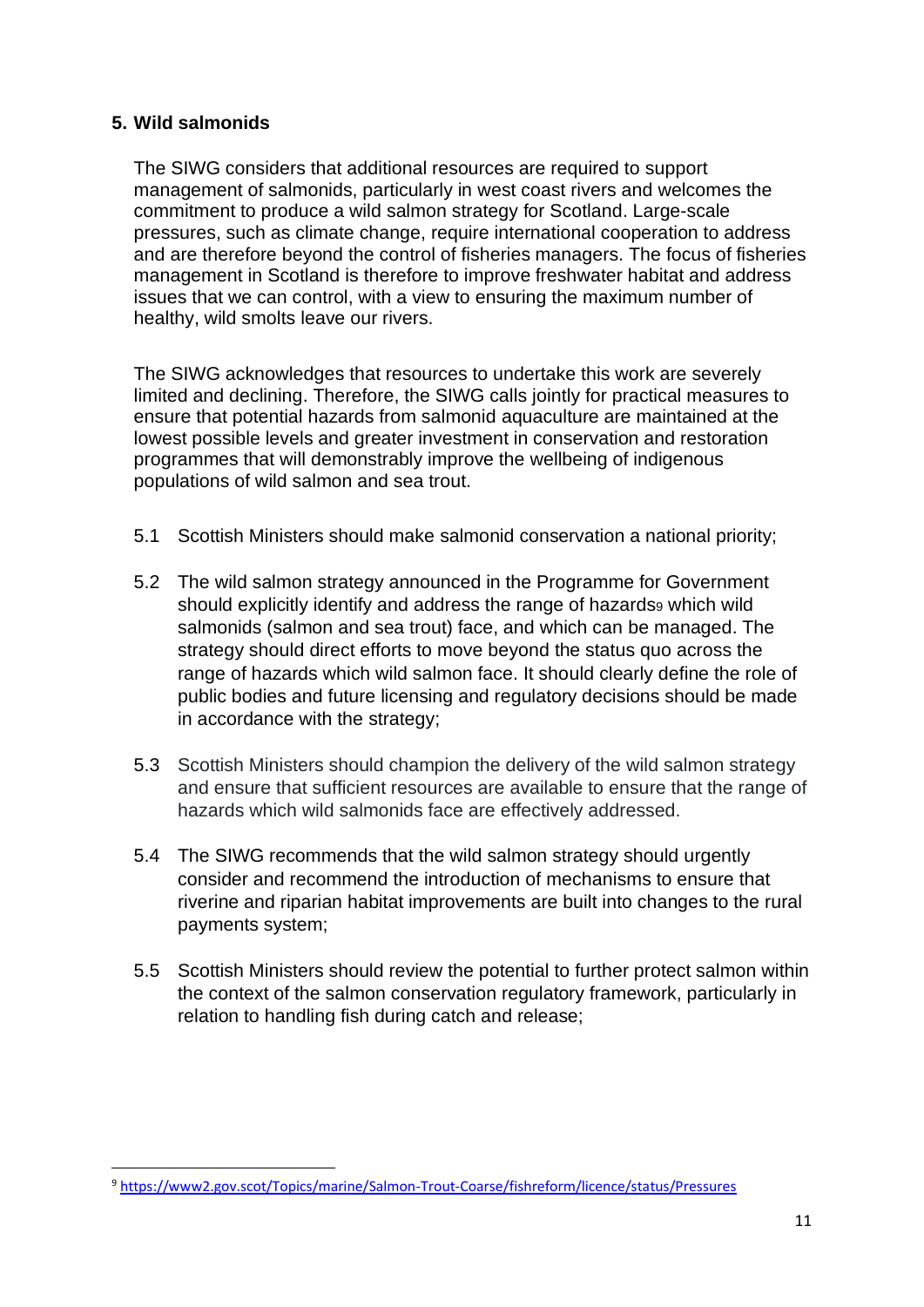- 5.6 The SIWG recommend that the data available for conservation assessments is improved through investment in a strategic network of fish counters, improved information on fecundity and sex ratios, and the integration of juvenile data from the National Electrofishing Programme for Scotland into the conservation assessment process;
- 5.7 Scottish Ministers should establish a working group, as part of the process of delivering the national salmon strategy to:
	- Oversee the delivery of SIWG recommendations and coordinate with working groups established or to be established to oversee interactions with other sectors that may impact upon wild salmonids.
	- Assess and review the performance of the reformed regulatory structure;
	- Support local engagement structures and consider the results of local wild fish monitoring.
- 5.8 Scottish Ministers should, in recognition of the lack of resources for salmonid management and conservation in Scottish waters, urgently explore new means to improve investment in Scotland's rivers. Experience from other countries should be used to inform a reformed funding mechanism for fisheries management in Scotland, to deliver restoration and conservation programmes to support natural populations of wild salmon and sea trout;
- 5.9 Scottish Ministers should, in recognition of the significant resource required to manage wild-farmed interactions appropriately through joint working at a local level, urgently identify means to increase capacity within Fisheries Boards and Trusts in the aquaculture zone and in particular establish an appropriate mechanism for undertaking this function in Orkney and Shetland.

# **6. Conclusion**

The recommendations set out above complement each other and should be considered as a package of measures. Taken together, it is the view of the SIWG that they will improve the regulation of wild-farmed interactions, improve the relationship between the farmed and wild salmonid sectors and support conservation of wild salmonids. Scottish Ministers are encouraged to move swiftly to implement and support the delivery of these recommendations.